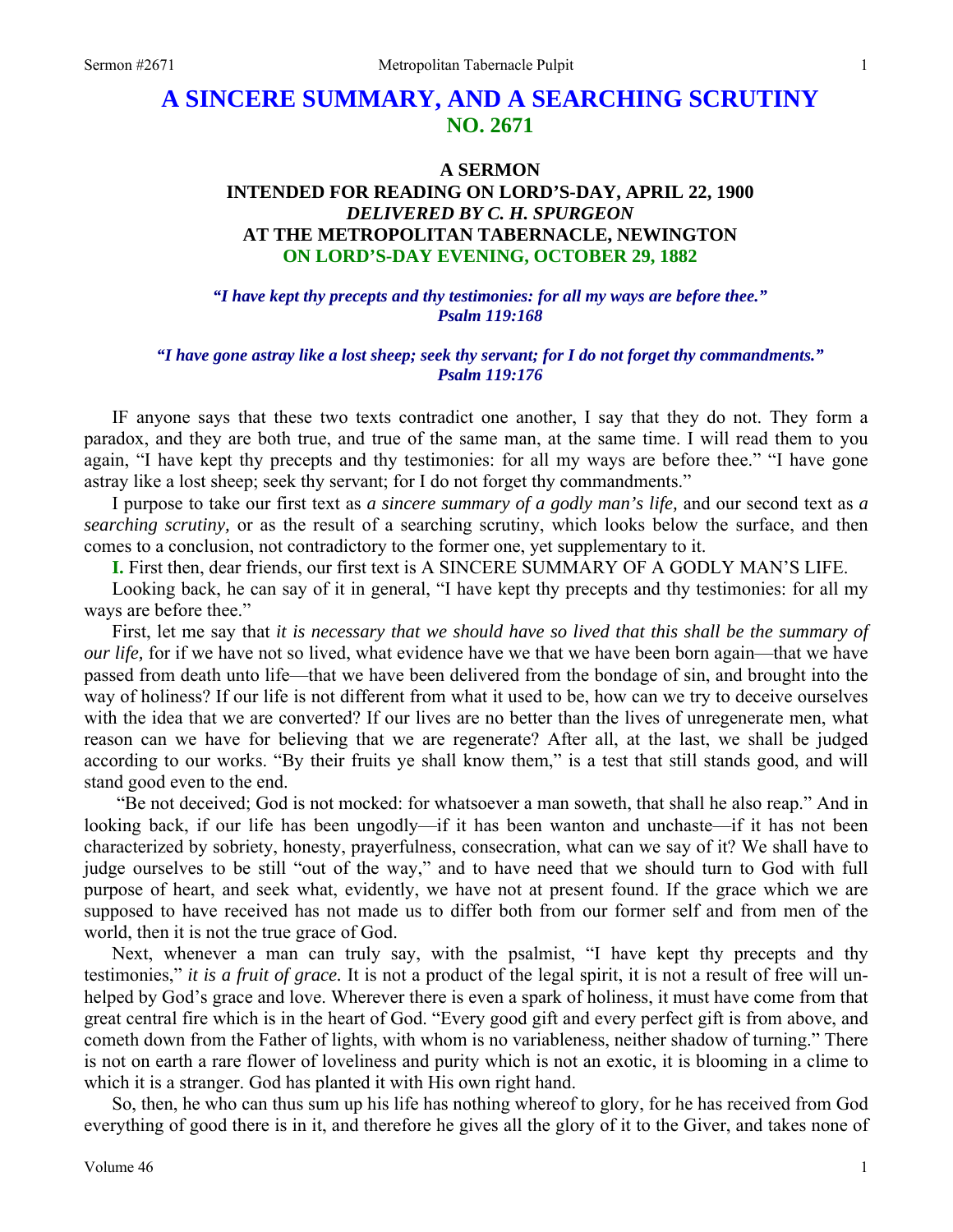it to himself. It is faith that works by love, purifying the soul, and producing the devout and godly character, and faith never claims any honor for itself, for it is itself the gift of God. Christ says much in praise of faith because faith says so much in praise of Christ, and faith is used in the covenant of grace, as a means of blessing, because it excludes boasting, and gives all the glory to God, who works all that is good within us. So, you see, dear friends, that there is nothing of legality in what I am saying now when I testify that a godly, Christian man, when he sums up his life, can say, "I have kept thy precepts and thy testimonies."

Next, *this summary of life is excellent for its breadth.* Notice how it is worded, it comprehends the precepts and the testimonies of the Lord, that is, the practical and the doctrinal parts of true religion. There are some persons who appear to be very scrupulous concerning the precepts, and they are very anxious to keep them. So far, they do well, but as to the doctrines of grace, they say, "We do not know much about them," and they appear to think that it is not at all necessary that they should know about them.

A very large part of God's Word, which teaches most precious truth, they slur. They think that it does not matter to them. Should they not believe according to the denomination in which they were born or brought up? They say that there is no particular necessity for them to be so diligent in searching and knowing the Word. The psalmist thought not so, but he said to the Lord, "I have kept thy precepts and thy testimonies." I feel that I am as much bound to believe right as to act right, and it is just as truly a sin to believe error, when I can learn the truth, as it is to commit iniquity.

We are responsible to God for the use we make of our understanding, as well as for the exercise of our affections. There is nothing in the Word of God to justify men in believing what they like, and anyone who neglects to search out the truth commits a sin of omission. He who holds an error, which he might see to be an error if he looked in the mirror of God's Word, is guilty of rebellion against the teaching of God. If we would live a life such as we can look back upon with pleasure, we ought to try to keep the testimonies as well as the precepts of the Lord.

I have met with some people, who used to be more numerous than they are now, who were very strenuous about the doctrines of grace. If anybody differed from their view of the doctrines, they at once said that he was unsound. I should hardly like to repeat the hard things they used to say about such a person, but certainly, to be sound in the truth was the grand thing with them. And I do not condemn them for that, but I do blame them because sometimes, practical preaching seemed irksome to them, and the enforcement of the precepts of the Word made them wrathful, they could not endure it.

You could tickle their palates, and delight them with a good strong sermon on the doctrines of grace, but when you came to insist upon holy walking, they would turn upon their heel, and say that the preacher was "legal."

Now, inasmuch as I before said that, to neglect God's testimonies is an evil, so I add that, to neglect the precepts, is an equal evil. Be you, O man of God, as earnest to do the right as to believe the right, and on the other hand, as earnest to believe the right as to do the right! Your whole nature should be subject to God. He is to be your Teacher as well as your Lawgiver. Will you not sit at the feet of Jesus, like Mary did, to learn of Him, as well as rise up, like Martha did, to serve Him? If you will not, then you give to Him a lame and limping obedience. "The legs of the lame are not equal," and your obedience is lame, since the legs of it are not equal. There is a long doctrine and a short obedience, or a long precept and a short doctrine. Be it not so with you, O man of God, if you would look back upon a well ordered life!

Happy shall that man be who can say, "Ever since that glad day when I was brought as a penitent to my Master's feet, I have studiously endeavored to do what He has bidden me do, and I have just as earnestly shunned and turned away from everything which I have known to be sin. I praise the Lord that He has helped me to keep my garments unspotted from the world."

But if he would be a complete Christian, he must be able to add, "I have also striven to believe all that is taught in the Word of God. I have not given myself up blindly to be led by priest or minister. I felt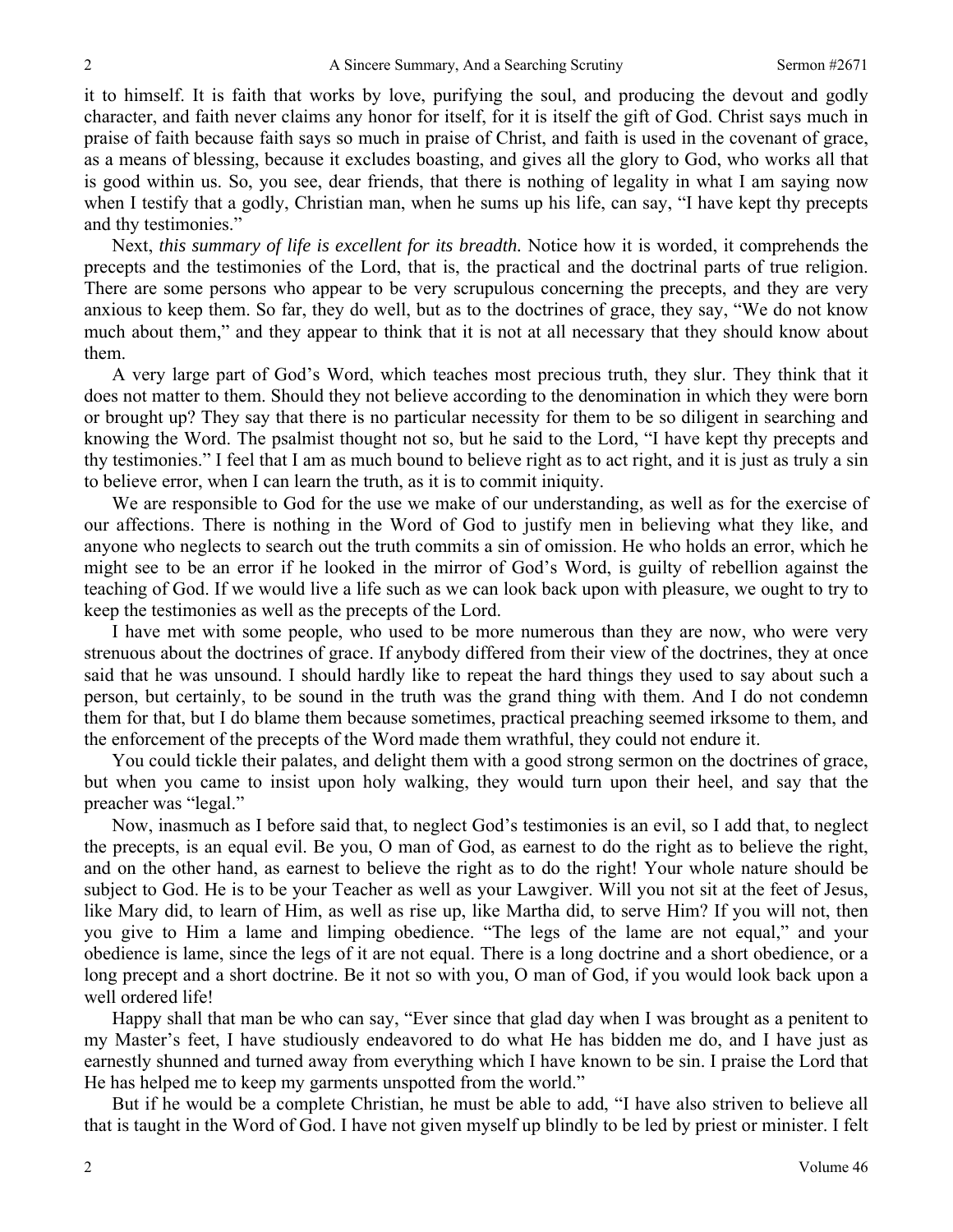that God had given me a conscience for which I was responsible, not to my fellow men, but to Him, so I have gone to the law and to the testimony, testing everything by that infallible standard. I have not sat down in idleness, taking things for granted because they were preached with brilliant oratory, but like the Bereans, I have searched the Scriptures daily to see whether these things are so or not."

Ah, beloved! it will make a soft pillow for your head if, in the retrospect of life, you can say, "I have made the law of God, in its teachings and in its commands, to be the rule of my whole life." God grant that you may have that satisfaction at the last!

Further, dear friends, *this summary is excellent for its length,* as well as for its breadth, for here the man of God says, "I have kept thy precepts and thy testimonies." I do not know how long the psalmist had kept them, but it seems to me natural that he should make this summary towards the close of his life. I pray that it may be so with us when we come to die.

I have known the greyheaded old man—how well I knew him, and how greatly I loved him, for I mean my venerable grandfather—who, when he was dying, could say, "That which I preached when I first entered the pulpit I have preached to the last. For fifty and eight years, to the best of my knowledge I have preached nothing but Jesus Christ and Him crucified. I have nothing to retract of the testimony which I have given, for what the Spirit of God taught me, that have I taught to others."

And he could equally have said at the last, "I have, as a father, trained my children in God's fear, and they are all following in my footsteps. I have, as a pastor, watched over my flock with sedulous care. I have set them an example which they can safely follow, and there is no man who can truthfully lay a charge against me, for in all uprightness and integrity have I walked before God."

Mark you, this dear old man was a Calvinist, an out-and-out preacher of free grace, who would not for a moment take the slightest credit to himself for anything that he was, or had done, yet he could not have said less than this unless he had pretended to possess a modesty which was not true, and mimicked a humility which was based on falsehood.

In like manner, may we be kept, by the grace of God, clear of all trusting in our works, but at the same time, may we abound in good works to the glory of God, and both in thought and in life, may we be clear in the sight of God. Oh! how I have envied that first Quaker, George Fox, who, with all the eccentricities of his life, could honestly say, on his deathbed, "I am clear, I am clear, I am clear of the blood of all men." This is the highest ambition that a minister's heart may indulge—that he should be able to say that at the last, as other men of God have been able to do.

So, you see, this is a blessed summary as to length as well as breadth.

Above all things, *it is excellent from its cause.* Notice how the psalmist says to the Lord, "I have kept *thy* precepts and *thy* testimonies." That is what the true man of God still says, "I followed the precept because it was God's precept. I did not care whether a church or a council of any sort had set its stamp upon it. It was God's precept, and that was enough for me. And I believed the doctrine because it was His testimony. It might not be the testimony of any Reformer, or Confessor, but it was enough for me that it was God's testimony." That should be the reason for our conviction and our action also.

The psalmist kept God's precepts and testimonies because all his ways were before God. He felt that God was watching him, he lived under the consciousness of God's presence with him both by night and by day, and therefore, he dared not believe anything contrary to God's truth, or act contrary to God's command. "Thou God seest me" either held him in check or else impelled him onward. This is the way for us also to live. Dear friends, I pray that you may live thus.

I think the psalmist also meant, when he said that all his ways were before God, that they were under God's smile of approval. He not only observed, but He communed with and commended His servant. Another psalmist, or perhaps the writer of these words which form our text, said, "I will walk before the LORD in the land of the living," and Enoch might have said, "I have walked with God from day to day. Communion with Him has been my continual delight, and all my ways have been before Him."

The Book of Psalms begins thus, "Blessed is the man that walketh not in the counsel of the ungodly, nor standeth in the way of sinners, nor sitteth in the seat of the scornful. But his delight is in the law of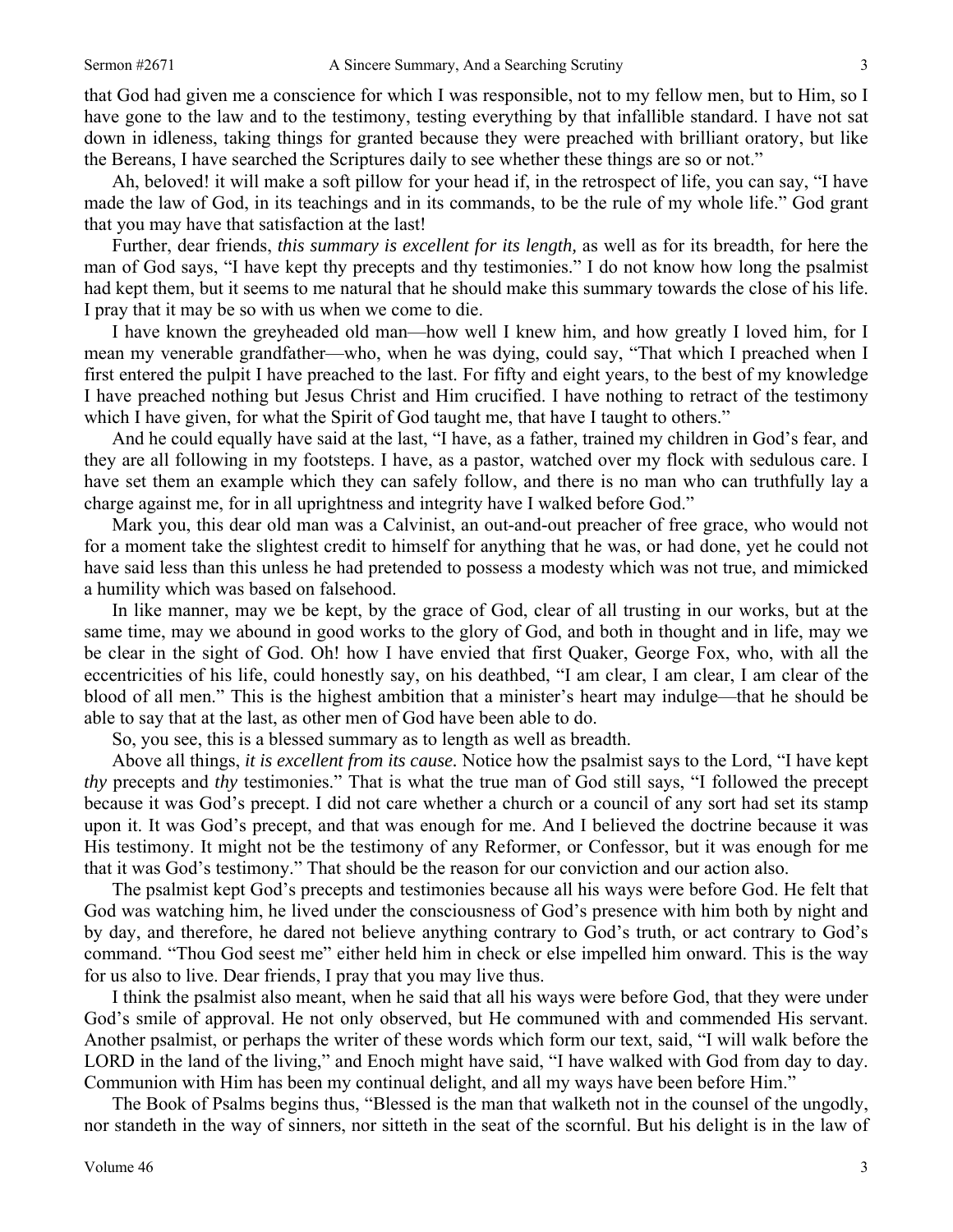the LORD, and in his law doth he meditate day and night." His ways are ever before God, and he has respect unto the law of the Lord evermore.

Such a life as that, dear friends, *is excellent from its use.* It is sure to be a life of happiness, even though it should bring on persecution. It is certain also to be a useful life. It is an example which your children and your children's children may safely follow. It is an argument for the Gospel which the most skeptical cannot refute, and it is a most blessed way of propagating that Gospel, for men are more often convinced by our actions than by our words. Seek after it, dear friends, and let your lives be such that you may close them with the words of my first text, "I have kept thy precepts and thy testimonies: for all my ways are before thee."

**II.** Now let us pause a moment, and observe that the psalmist, after he had spoken thus, and spoken quite sincerely and truly, yet felt that he must close his long life's summary in another fashion. He then uttered our second text, which I called a SEARCHING SCRUTINY, "I have gone astray like a lost sheep; seek thy servant; for I do not forget thy commandments."

His life was perfect, after the manner of Scriptural perfection, but when it was carefully examined and scrutinized, it was found to be manifestly imperfect. Suppose you take a needle, one of the very best that has ever been made—any seamstress would be glad to use it. She would never think of sending a packet of such needles back, and saying that they were not good. They are bright, untarnished, sharp, smooth, all that they should be, quite perfect needles.

But just put one of them under a microscope—I have done so—and then see what it is like. Why, now, it is a bar of steel—rough and ugly looking, tending towards a point at one end, but certainly very blunt. That is just the difference between the microscopic examination and the ordinary observation of our poor eyes.

So, the life of a believer may be like that of Job, "perfect and upright," but when it comes under the scrutiny of an eye that is illuminated by the Spirit of God, and touched with the heavenly eye salve, quite another verdict is given, and tremblingly, with many tears, the confession is poured into the ear of God, "I have gone astray like a lost sheep," followed by the petition, "Seek thy servant," and the renewed declaration, "for I do not forget thy commandments."

Here is, first, *a confession of imperfection and of helplessness.* It means really a continual imperfection and helplessness, for the Hebrew verb relates not only to the past, but to the present. It might just as well be read, "I am still going astray like a lost sheep," indeed, it must be so read, for the psalmist goes on to say, "Seek thy servant." He would not have offered such a prayer if his confession had only related to something that was at an end.

There is, here, not only imperfection, and the tendency to a continuous imperfection, but there is also an acknowledgment of helplessness. The psalmist does not say, "I have gone astray like a lost sheep, but I can return when I please." No, he prays to the Lord, "Seek thy servant," as if the only help for him lay in the search which the great Shepherd would make, and the consequent restoration which would come by His gracious and powerful hand.

Let us just think for a little while, and then I feel sure that we shall soon say that we must confess to God as the psalmist did. I mean that each one of those here present who have led godly lives will still have to say to the Lord, "I have gone astray like a lost sheep." Think first of God's precepts. Have we ever gone astray in heart from any one of them?

Suppose you never have departed from them in life—which is a very charitable supposition—have you never in heart felt the precepts to be hard? Had you been really perfect, it would have been easy, it would have been natural to you to keep them. Have you not sometimes had to whip yourself up to a duty? The need of being whipped up to it proves that evil is still remaining within you. Then, have you never forgotten a precept? Lives there a man who has carried out all the precepts of God without forgetting any one of them? I would like to see the brother who has done so, but such a brother I never expect to see.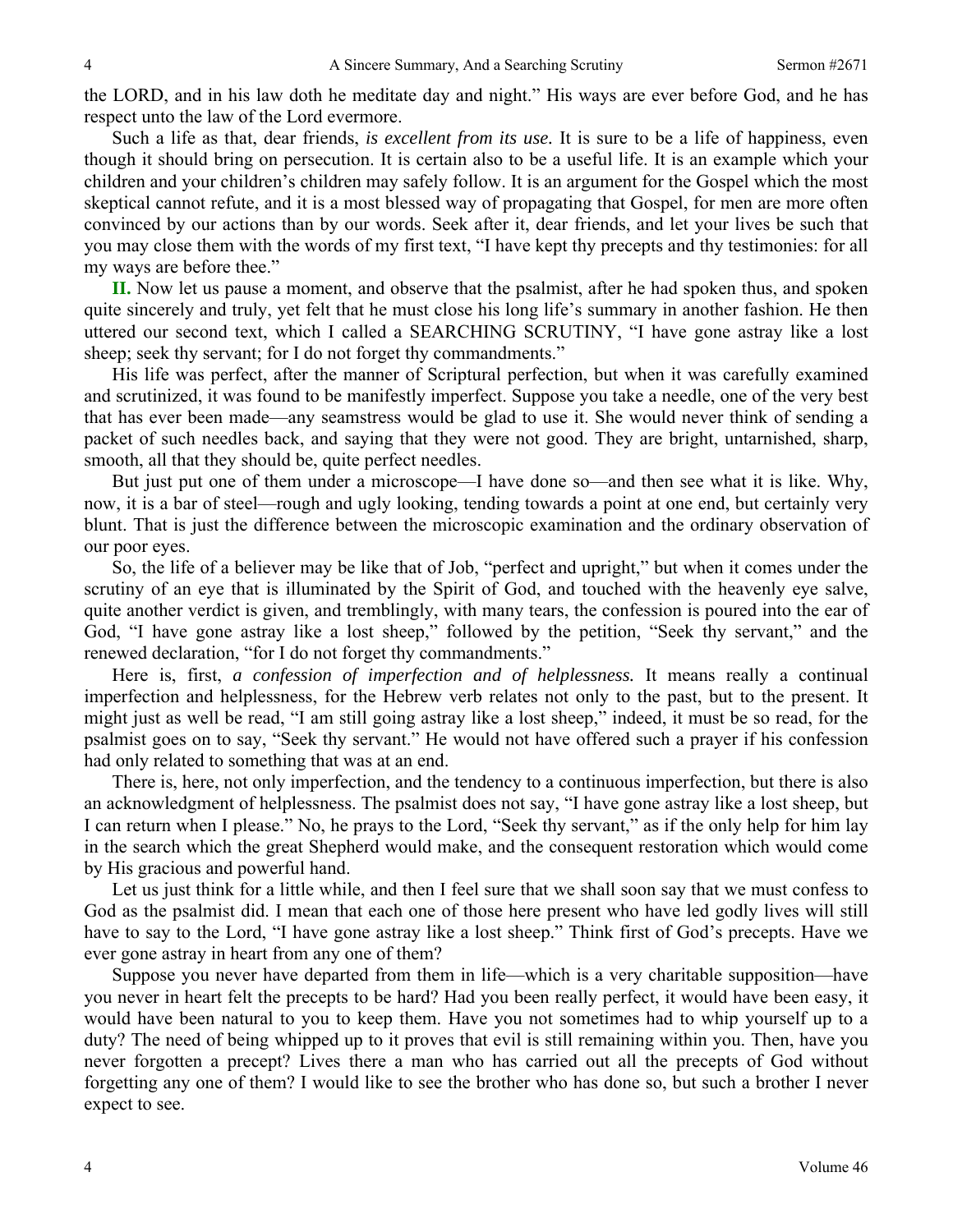I think that with the most of us, it is thus. There is a certain duty, and we try to do it with all our hearts, but meanwhile, we forget another duty which is just as binding upon us as the first was. We look right on, and so we overlook the duties that lie on the right hand and on the left. The very intensity which makes us earnest about one thing often prevents our attending to another thing which is equally important, and thus we present to God one duty stained with the blood of another.

I have known a father, in aiming at being firm with his children, err by being too severe, and far oftener have I known others, intent upon being kind to their children, who have grown like Eli, and have winked at their sin. That is but one instance among thousands of the evil I am deploring. A man may say, "I shall rebuke So-and-so for his fault," but he does it too sharply, and therein he errs. Or afraid of being too severe, he says nothing, and therein he errs.

Did you ever, in all your life, do any one thing so well that it could not possibly have been done better? The difference between the good there was in what you did, and the good there might have been in it, is just so much of deficiency, and sin is any want of conformity to perfection. Whether you fall short of the mark or go over the line, matters little in either case, you have missed the perfection God demands. If you do not reach His standard, you have not yet attained to perfect holiness, and there is still something of sin to confess.

The precepts of the Lord are so broad that they touch the secret imagination of the heart. Is there a man living who never has an unclean desire? "I fought against it," says one. I know you did, but the very desire was sinful. Or if it has not come to a desire, was there never an impure imagination that crossed your mind? "Yes, it just flitted across my mind," you say. Well, in proportion as you yielded to it, in that proportion it was a guilty thing.

Ay—I must say it—if even a dream has had anything of sin in it, and you have been complacent over it, it detects the sin that is within you, for were you really perfect, even the very passing thought, though it were but as a bird of the air that flew above your head, would still, by casting a shadow over your spirit, cause you vexation and sorrow.

Keep that microscope close at hand, and it need not have very strong lenses either, only look fairly into your own life, first, by the light of the law of God, and secondly, by the light of your obligations to Christ who has redeemed you with His precious blood, and then I feel sure that you will have to say, "I fall short even of my own ideal, and I am persuaded that my ideal falls very far short of what God's ideal of perfection is."

Has it not often struck you, dear friends, as a thing very full of wonder that good men—some of the best of men who have ever lived—have nevertheless been guilty of things which, at the present moment, we regard as heinous crimes? Mr. Whitefield had a strong objection to slavery, but still it did not seem to him to be wrong to have a number of Negroes at the orphan house at Savannah, and to speak of them as his goods and chattels. That was a matter about which the conscience of the good man was not then enlightened.

We do ill if we condemn men too strongly for things about which no enlightenment has come to them, but are they not themselves guilty in the sight of God? Of course, they are. There are men, nowadays, carrying on trades that are doing mischief and only mischief to the populace, but they are not aware of the evil, their conscience is not enlightened about it.

To take another line of thought, suppose a man is worth many hundreds of thousands of pounds, and all the while there are millions of people abroad perishing for lack of the Gospel, and often, the great deficiency of the Missionary Societies is not in the men, but in the means to send out the preachers of the Gospel. Is that man right before the living God, who says, "I am not my own, for I am bought with a price, and all that I am and have belongs to Christ," and yet who nevertheless remains immensely rich rich beyond anything that he or his children after him can ever want? Yet, possibly, his conscience is not enlightened about that matter, and it is no very great crime in his judgment, neither may you and I condemn him, for our own conscience is probably quite as much in the dark upon something else.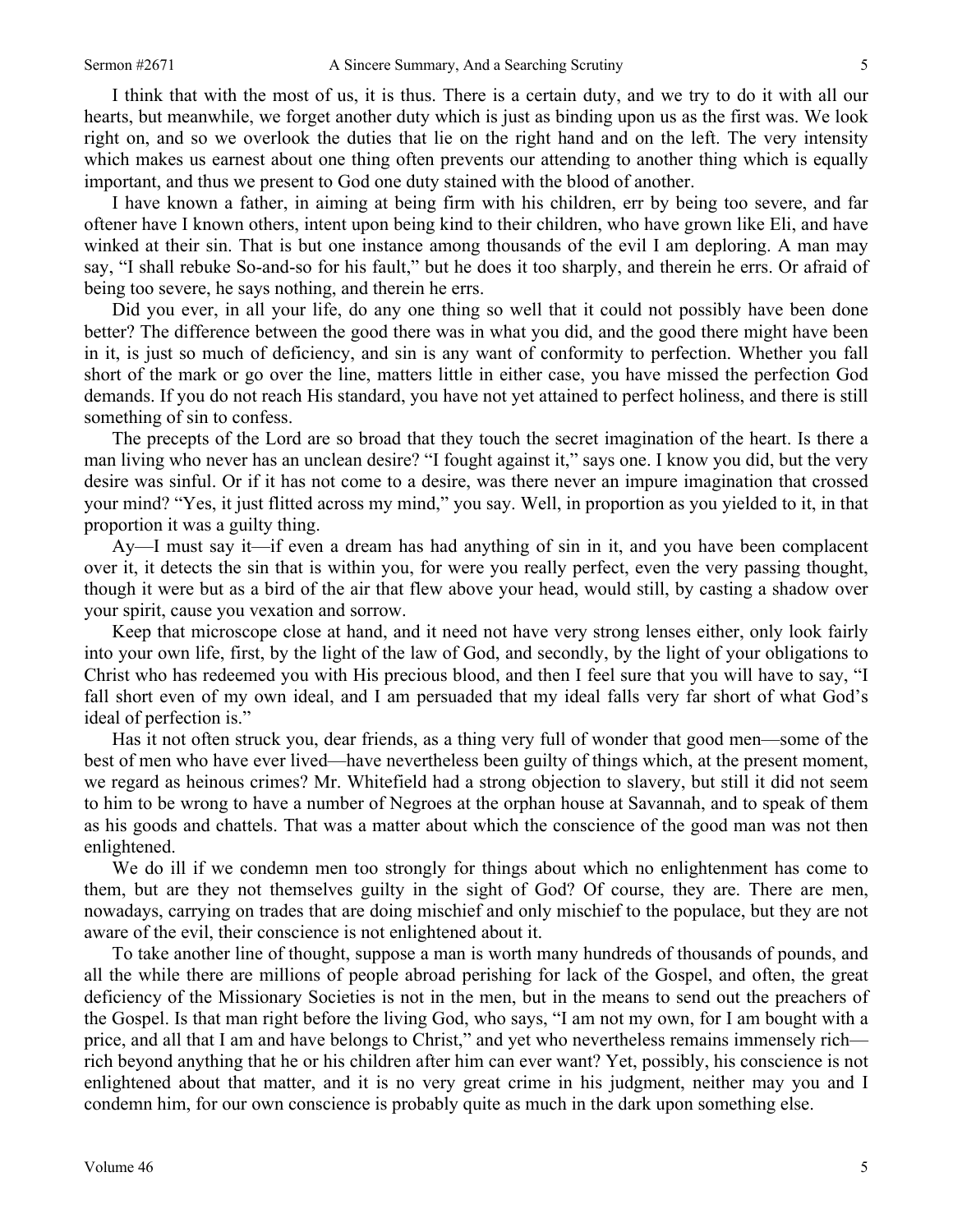But whenever anybody, who is very rich, gets up, and says, "I am a perfect man," I feel inclined to say what Christ said to the young man who thought that he was perfect, "Sell all that thou hast." Somebody asks, perhaps, "Does Christ propose that test to every one of us?" No, certainly not, but to any of us who say that we are perfect, that test may be applied. If you are such a perfect man, see if you can do as our Lord said, sell all that you have, and give the proceeds to the poor. I have known a man sing—

> *"Yet if I might make some reserve, And duty did not call, I love my God with zeal so great That I should give Him all;"—*

but all the while, he has been trying to feel whether it was a three-penny piece or a four-penny piece that he was going to give to the collection.

As I begin to think of these various things which I have mentioned—just casting, as it were, a little ray of light upon them, not the great light of the eternal purity of God—I cannot understand how there can be any man, even though he has kept God's precepts and testimonies as far as he could, who nevertheless, is not bound to say, "I have gone astray like a lost sheep."

But further, suppose it to be possible that we have not gone astray from the precepts of the Lord, how about His testimonies? Is any man here prepared to say, "I feel that I have, in every respect, believed the truth as they are revealed in God's Word, and that I have never erred from it"? Do you believe all the truth, and all the truth in its right proportions and relations? And do you give due emphasis to each truth at the right moment? Have you never believed that which afterwards you found to be incorrect and false? Possibly, you have not willfully done this, but have you done it at all?

Think of Augustine, that mighty master and teacher in the church of God, sitting down in his old age, and writing his "Confessions." Alas! even he found that he had plenty of things to confess and to amend, and it must be so with us too. The very man who can say, "In the main, I have preached the same things all through my ministry," yet nevertheless, adds, "I preached them as far as I knew them, but I did not know them at the first as I learned them afterwards. I did not know this truth in relation to that truth, and I sometimes misrepresented God in my very zeal to give a correct statement, and I slew one truth in my defense of another."

Ah, friends! we are all so fallible, nay, more than that, we do all so sadly fail, in one way or another, that we must meekly bow our head, and each one say, "I have gone astray like a lost sheep." I am afraid that I might have put this matter much more strongly than I have ventured to lay it before you, and still have been within the mark, but there I leave it, as I need to speak upon one more point.

In that prayer of the psalmist, "Seek thy servant," I discern *conscious faith in the divine power.* He seems to say, "Lord*,* I am as silly as a sheep, but if I were only a sheep, I could not pray. I am a servant too—'Thy servant.' It is my joy, it is my glory, to be Your servant. Now, Lord, because I am Your servant, seek me. Do not lose me, Lord. You have bought me with Your blood. I am seeking You, Lord, so come You, and seek me. I want to be perfectly holy, come and help me now. Forgive every sin of omission or of commission. Draw me away from every mistake. Draw me nearer and yet nearer to Yourself. 'Seek thy servant.'" Perhaps you are ill, or even dying, well, living or dying, this prayer may still suit you, "Seek me, LORD, 'seek thy servant.'"

Then, lastly, comes in that sweet reflection, "For I do not forget thy commandments." "I have a love to them, I have a longing for them, and I am sure that this never grew in my heart by nature. It is the gift of Your grace, and because You have put it there, Lord, and You have begun to work in me, finish Your work, I pray You. Lord, You have made me long to be quit of every false way, therefore, deliver me from it. You have made me wish to be transparent and sincere, You have made me hungry and thirsty to be like Yourself, then will you not satisfy the craving You have Yourself imparted?

*"'The dearest idol I have known,*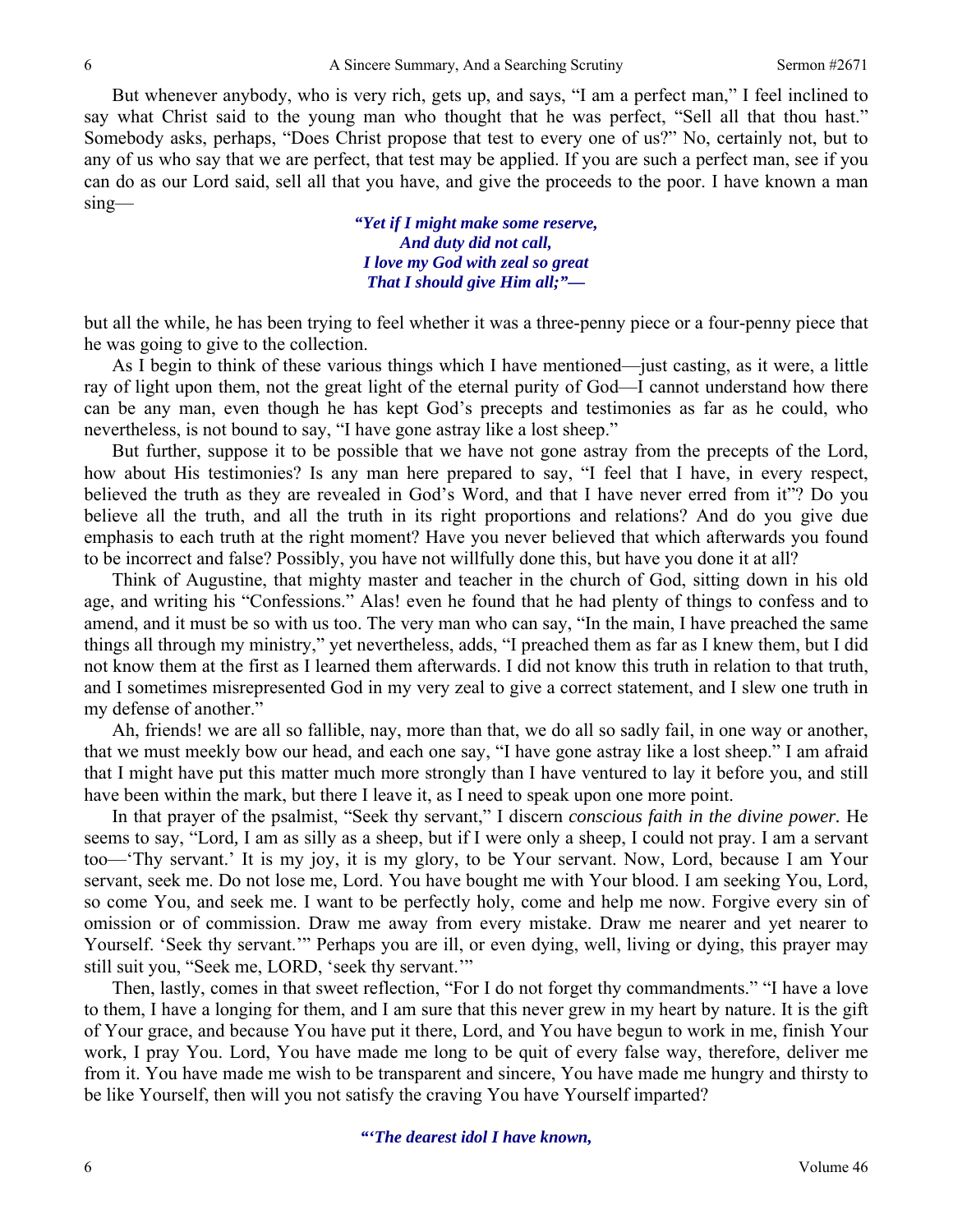*Whate'er that idol be,* 

### *Help me to tear it from Thy throne, And worship only Thee.'*

"If I hold an error, yet You know that I wish not to hold it. Show me that it is an error, and I will have done with it at once. And if I am acting in good faith in a wrong way, Lord, do You but let me see that it is wrong, and cost what it may, I will do the right, and cease from the evil."

This is a blessed way in which to close our life, but there is a more blessed thing still, and that is, after all is said and done, and after God's grace has been praised for everything that is lovely and of good repute that it has wrought in us, then to cast *bad works and good works* all away, and just look to the cross, and to the cross alone, and see our life in Jesu's death, our healing in His wounds, our glory in His shame, our heaven in His anguish. Look, saint! Look now.

Sinner, you may do the same. Where the saint's salvation is, there is yours too. And if the greybeard, hoary with years of honor and of virtue, gathering up his feet in the bed, knows no better or brighter hope than that of being justified through the righteousness of Christ and washed in His blood, it is a joy to know that the same hope is free to you, guilty ones, who have not kept the precepts or the testimonies of God. Turn to Christ on Calvary, cast your eyes on Him who, like the bronze serpent, is lifted up that every sin bitten one may look unto Him, and live. Oh, by His grace, look to Him now, and you shall live, for never soul looked to Him and died while looking there.

God bless you, dear friends, for Christ's sake! Amen.

#### **HYMNS FROM "OUR OWN HYMN BOOK"—185, 232, 119 (SONG 2), 538**

## **EXPOSITION BY C. H. SPURGEON**

### *ROMANS 7 AND 8:1-4*

**Romans Chapter 7. Verses 1-3.** *Know ye not, brethren, (for I speak to them that know the law,) how that the law hath dominion over a man as long as he liveth? For the woman which hath an husband is bound by the law to her husband so long as he liveth; but if the husband be dead, she is loosed from the law of her husband. So then if, while her husband liveth, she be married to another man, she shall be called an adulteress: but if her husband be dead, she is free from that law; so that she is no adulteress, though she be married to another man.* 

He merely states this as an illustration.

**4.** *Wherefore, my brethren, ye also are become dead to the law by the body of Christ; that ye should be married to another, even to him who is raised from the dead, that we should bring forth fruit unto God.* 

While we were under the law, we could not come into the bonds of the new covenant—the covenant of grace. But through the death of Christ, we are dead to the law, and therefore we are set free from the principle and covenant of law, and we have come under the covenant of grace.

**5.** *For when we were in the flesh, the motions of sins, which were by the law, did work in our members to bring forth fruit unto death.* 

Sin is the transgression of the law. Therefore, out of the law, by reason of our corruption, springs sin. And in our past lives, we did indeed find sin to be very fruitful. It grew very fast in our members, and it brought forth much "fruit unto death."

**6.** *But now we are delivered from the law, that being dead wherein we were held; that we should serve in newness of spirit, and not in the oldness of the letter.*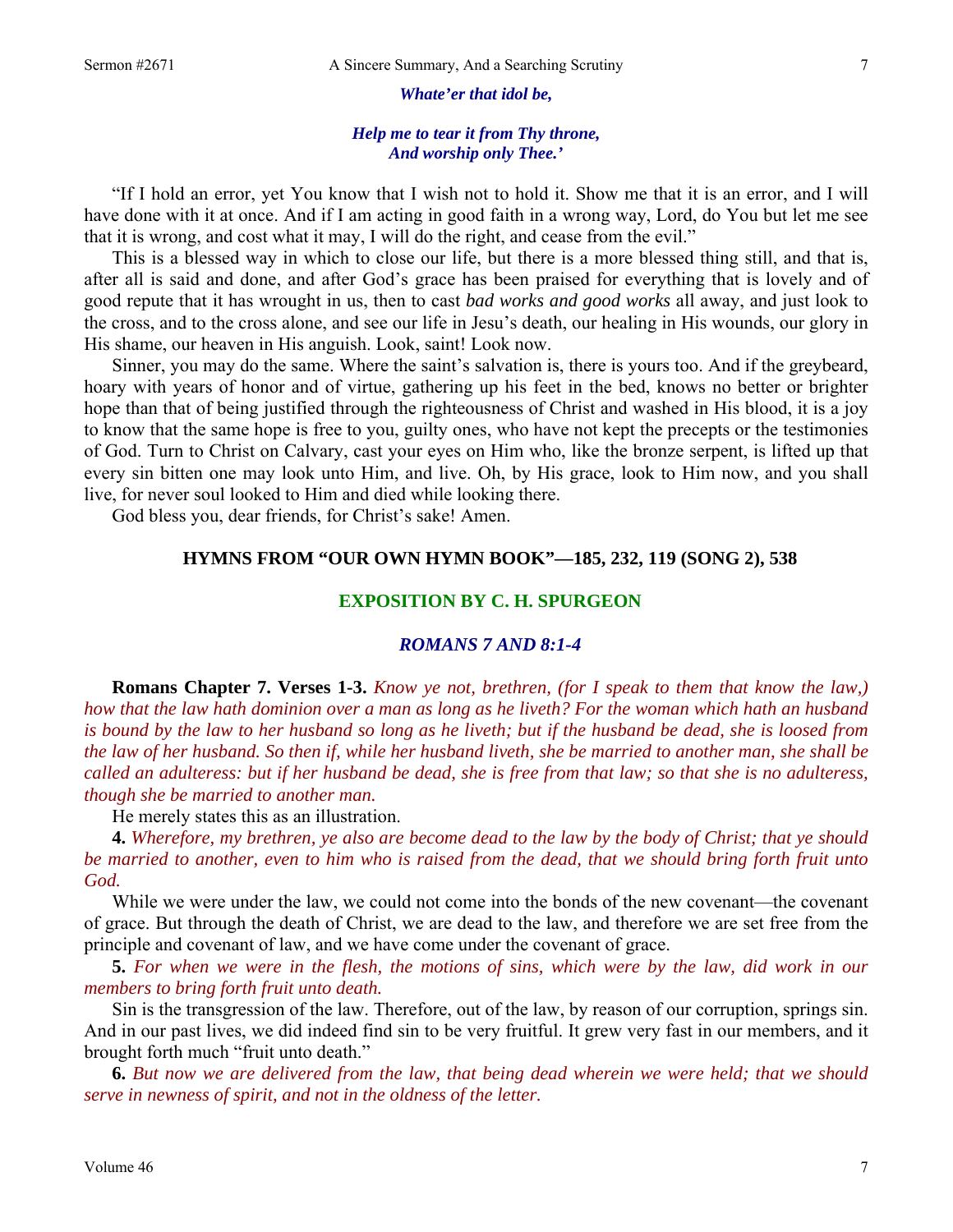No longer is the message to us, "This do, and thou shalt live." No more are we slaves under bondage, but we have come into a new state, we are free, rejoicing in the glorious liberty of the children of God, and what we now do is done out of a spirit of love, not of fear. We are not seeking after holiness in order to be saved by it, neither do we seek to escape from sin because we are under any fear of being cast into hell. We have another spirit altogether within us.

**7.** *What shall we say, then? Is the law sin? God forbid.* 

Nay, so far from being sin, the law is the great detective of sin, discovering it, and letting us know what sin really is.

**7-8.** *Nay, I had not known sin, but by the law: for I had not known lust, except the law had said, Thou shall not covet. But sin, taking occasion by the commandment, worked in me all manner of concupiscence.* 

Or "covetousness." The very fact that God said to us, "Do it not," worked upon our nature so that we wanted to do it, and that which God commanded, which was a matter of indifference to us while we were in ignorance of His will, became, by reason of the depravity of our hearts, a thing to be resisted just because He had enjoined it upon us. Ah, me! what wicked hearts are ours that fetch evil even out of good!

**8-9.** *For without the law sin was dead. For I was alive without the law once: but when the commandment came, sin revived, and I died.* 

"I did not know how sinful I was until God's commandment came to me. Sin seemed to be dead within me, and I thought myself a righteous man, but when the law of God came home to my heart and conscience, and I understood that even a sinful thought would ruin me, that a hasty word had the essence of murder in it, and that the utmost uncleanness might lurk under the cover of what seemed a mere custom of my fellow men—when I found out all this, sin did indeed live, but I died so far as righteousness was concerned."

**10-13.** *And the commandment, which was ordained to life, I found to be unto death. For sin, taking occasion by the commandment, deceived me, and by it slew me. Wherefore the law is holy, and the commandment holy, and just, and good. Was then that which is good made death unto me? God forbid.* 

"If I sinned the more when God's commandment was revealed to me, and if, by the light of the law, sin was made more apparent to me, and became so exceedingly sinful that it drove me to despair, and so to commit still worse sin, the fault was not in the law, but in sin, and in me, the sinner."

**13-14.** *But sin, that it might appear sin, working death in me by that which is good; that sin by the commandment might become exceedingly sinful. For we know that the law is spiritual:* 

The law of the Lord is a far higher thing than it seems to be in the esteem of many people. Talk not of it as a mere "decalogue." It has far reaching hands, and it affects the secret thoughts and purposes of men, and even their stray imaginations come under its supremacy. "The law is spiritual."

**14.** *But I am carnal, sold under sin.* 

"I am carnal." There is the source of all the mischief—a disobedient and rebellious subject, not an irksome law. The law is good enough, it is absolutely perfect, "but," says the apostle, "I am carnal" fleshly—"sold under sin."

**15.** *For that which I do I allow not:* 

The man himself does that which is evil, but his conscience revolts against it.

**15.** *For what I would, that do I not; but what I hate, that I do.* 

This is a strange contradiction—a man who has grace enough to will to do good, and yet does it not. There are two men in the one man—the new nature struggling against the old nature. This must be a renewed man who talks in this fashion, or else he could not say that he hated sin, yet there must be a part of him still imperfect, or else he would not do that which he hates.

#### **16.** *If then I do that which I would not, I consent unto the law that it is good.*

"If I do that against which my will and my conscience rebel, so far, the better part of me owns the goodness of the law, though the baser part of me rebels against it."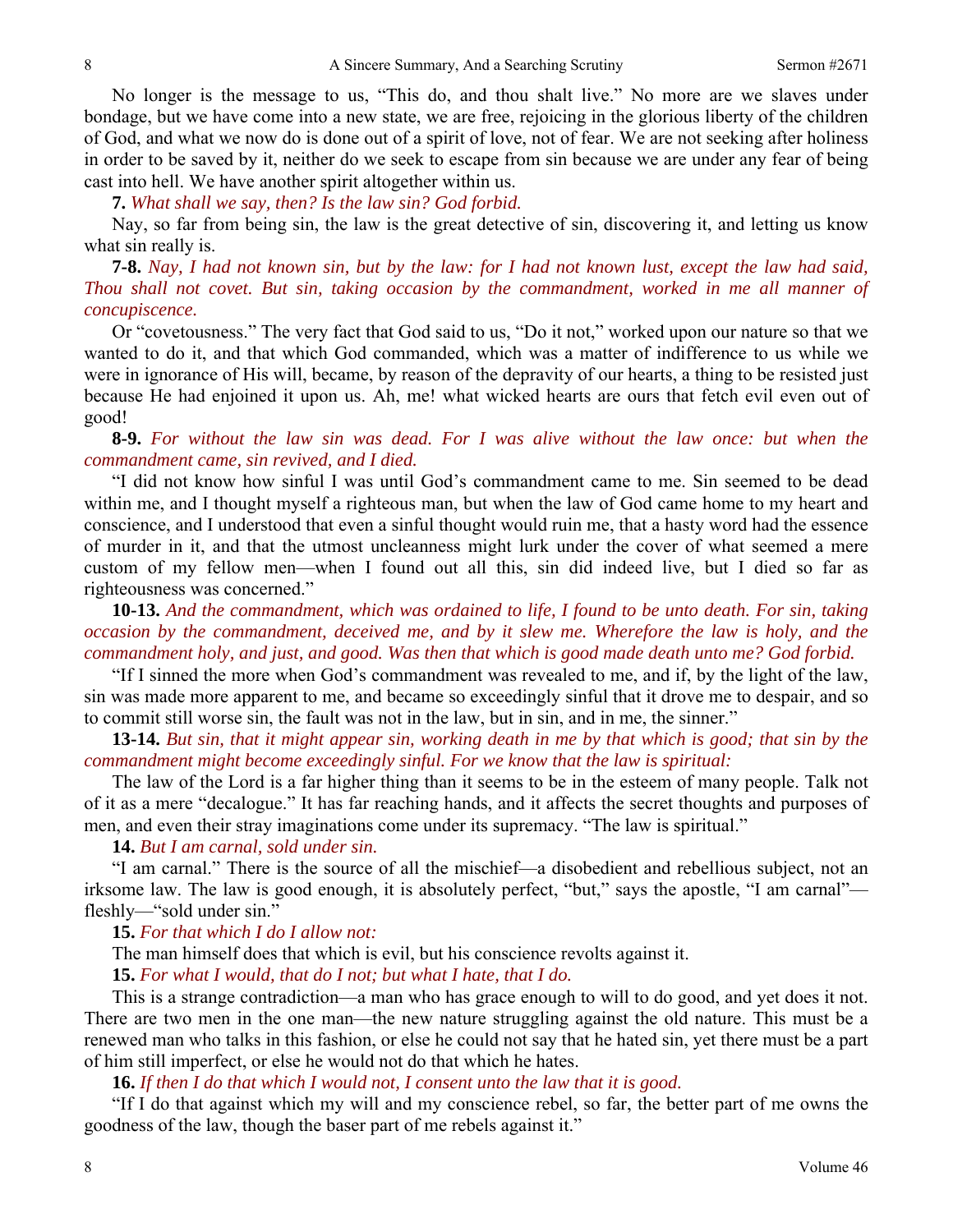**17.** *Now then it is no more I that do it, but sin that dwelleth in me.* 

The renewed man still stands out against sin. His heart is not wishful to sin, but that old nature within him will sin even to the end.

# **18-19.** *For I know that in me (that is, in my flesh,) dwelleth no good thing: for to will is present with me; but how to perform that which is good I find not. For the good that I would I do not: but the evil which I would not, that I do.*

Oh, how often have men, who have been struggling after holiness, had to use these words of the apostle! The more holy they become, the more they realize that there is still a something better beyond them, after which they struggle, but to which they cannot yet attain, so still they cry, "The good that we would we do not: but the evil which we would not, that we do."

**20.** *Now if I do that I would not, it is no more I that do it, but sin that dwells in me.* 

The true man—the newborn man—is struggling after that which is right. The real "I*,*" the immortal *"ego,"* is still pressing forward, like a ship beating up against wind and tide, and striving to reach the harbor where it shall find perfect rest. Oh, what struggles, what contentions, what fightings, there are within the men and women in whom the grace of God is working mightily! Those who have but little grace can take things easily, and swim with the current, but where grace is mighty, sin will fight for the mastery, though it must yield ultimately, for there can never be any true peace until it is subdued.

**21.** *I find then a law, that, when I would do good, evil is present with me.* 

Speaking for myself, I can say that, often, when I am most earnest in prayer, stray thoughts will come into my mind to draw me off from the holy work of supplication, and when I am most intently aiming at humility, then the shadow of pride falls upon me. Do not gracious men generally find it so? If their experience is like that of the apostle Paul, or like that of many another child of God whose biography one delights to read, it is so, and it will always be so.

**22-24.** *For I delight in the law of God after the inward man: but I see another law in my members, warring against the law of my mind, and bringing me into captivity to the law of sin which is in my members. O wretched man that I am! who shall deliver me from the body of this death?* 

These are birth-pangs, the throes and anguish of a regenerated spirit. The Christian man is fighting his way to sure and certain victory, so, the more of this wretchedness that he feels, the better, if it be only caused by a consciousness that sin is still lurking within him, and that he longs to be rid of it.

**25.** *I thank God through Jesus Christ our Lord. So then with the mind I myself serve the law of God; but with the flesh the law of sin.* 

**Romans Chapter 8. Verse 1.** *There is therefore now no condemnation to them which are in Christ Jesus, who walk not after the flesh, but after the Spirit.* 

Some people talk about "getting out of the seventh chapter, into the eighth." But who made this into an eighth chapter? Certainly, the Holy Spirit did not. There are no chapters in the epistle as He inspired Paul to write it, the whole of it runs straight on without a break, "There is therefore now no condemnation"—while struggling, fighting, warring, contending—

**2.** *For the law of the Spirit of life in Christ Jesus hath made me free from the law of sin and death.* 

"Hath made *me* free"—that is, the real *"I"* of which he wrote a little while before—the true man himself, "The law of the Spirit of life in Christ Jesus hath made me free from the law of sin and death.' I have broken its bonds, I am a free man. Contending against its usurpation, I have escaped from under its yoke, and I shall yet tread sin under my feet, and God shall bruise even Satan himself under my feet shortly."

**3***. For what the law could not do, in that it was weak through the flesh, God sending his own Son in the likeness of sinful flesh, and for sin, condemned sin in the flesh:* 

That He has done most effectually.

**4.** *That the righteousness of the law might be fulfilled in us, who walk not after the flesh, but after the Spirit.*